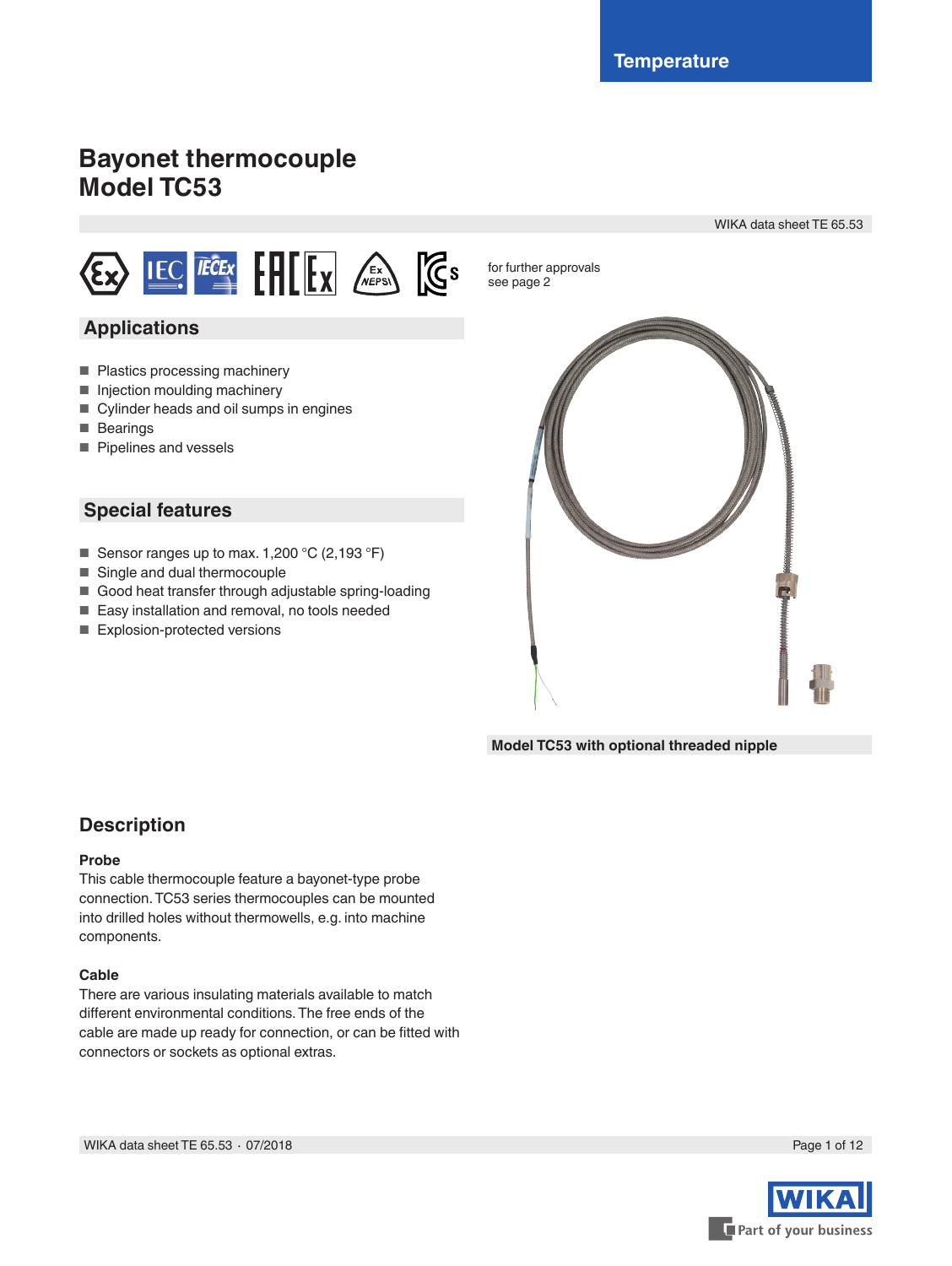## **Explosion protection (option)**

The permissible power,  $P_{\text{max}}$ , as well as the permissible ambient temperature, for the respective category can be seen on the EC-type examination certificate, the certificate for hazardous areas or in the operating instructions.

The internal inductance  $(L<sub>i</sub> = 1 \mu H/m)$  and capacitance  $(C_i = 200 \text{ pF/m})$  for cable probes are found on the product label and they should be taken into account when connecting to an intrinsically safe power supply.

#### **Note:**

When mounting thermometers with flying leads, installation personnel must ensure that installation is carried out properly and in compliance with the appropriate regulations. If the cable ends of the thermometer are within the hazardous area, suitable adapters/connectors must be used. Flying leads must be connected outside the hazardous area or, when operated in a dust explosive atmosphere, within an enclosure which is certified.

The connection of a thermocouple to a transmitter must be made with shielded cable. The shield must be electrically connected to the case of the grounded thermometer. It should be ensured that there is equipotential bonding on installation, so that no balancing current can flow via the shield. Here, in particular, the installation regulations for hazardous areas should be followed!

### **Approvals (explosion protection, further approvals)**

| Logo | <b>Description</b>                                                  | <b>Country</b>                                                                                                                                              |                                                                                                                                                                                                                                                                                                                                                  |               |
|------|---------------------------------------------------------------------|-------------------------------------------------------------------------------------------------------------------------------------------------------------|--------------------------------------------------------------------------------------------------------------------------------------------------------------------------------------------------------------------------------------------------------------------------------------------------------------------------------------------------|---------------|
| CE   | <b>EU declaration of conformity</b><br>RoHS directive               | European Union                                                                                                                                              |                                                                                                                                                                                                                                                                                                                                                  |               |
|      | $\blacksquare$ ATEX directive (option)<br>Hazardous areas<br>- Ex i |                                                                                                                                                             |                                                                                                                                                                                                                                                                                                                                                  |               |
|      | - Ex n                                                              | Zone 0 gas<br>Zone 1 mounting to zone 0 gas<br>Zone 1 gas<br>Zone 20 dust<br>Zone 21 dust<br>Zone 2 gas<br>Zone 22 dust                                     | [II 1G Ex ia IIC T1 $\dots$ T6 Ga]<br>[II 1/2G Ex ia IIC T1  T6 Ga/Gb]<br>[II 2G Ex ia IIC T1  T6 Gb]<br>[II 1D Ex ia IIIC T125  T65 °C Da]<br>Zone 21 mounting to zone 20 dust [II 1/2D Ex ia IIIC T125  T65 °C Da/Db]<br>[II 2D Ex ia IIIC T125  T65 °C Db]<br>[II 3G Ex nA IIC T1  T6 Gc X]<br>[II 3D Ex to IIIC T440  T80 $^{\circ}$ C Dc X] |               |
|      | <b>IECEx (option)</b><br>Hazardous areas<br>- Ex i                  | (in conjunction with ATEX)<br>Zone 0 gas<br>Zone 1 mounting to zone 0 gas<br>Zone 1 gas<br>Zone 20 dust<br>Zone 21 mounting to zone 20 dust<br>Zone 21 dust | [Ex ia IIC T1  T6 Ga]<br>[Ex ia IIC T1  T6 Ga/Gb]<br>$[Ex$ ia IIC T1  T6 Gb]<br>[Ex ia IIIC T125  T65 °C Da]<br>[Ex ia IIIC T125  T65 °C Da/Db]<br>[Ex ia IIIC T125 T65 °C Db]                                                                                                                                                                   | International |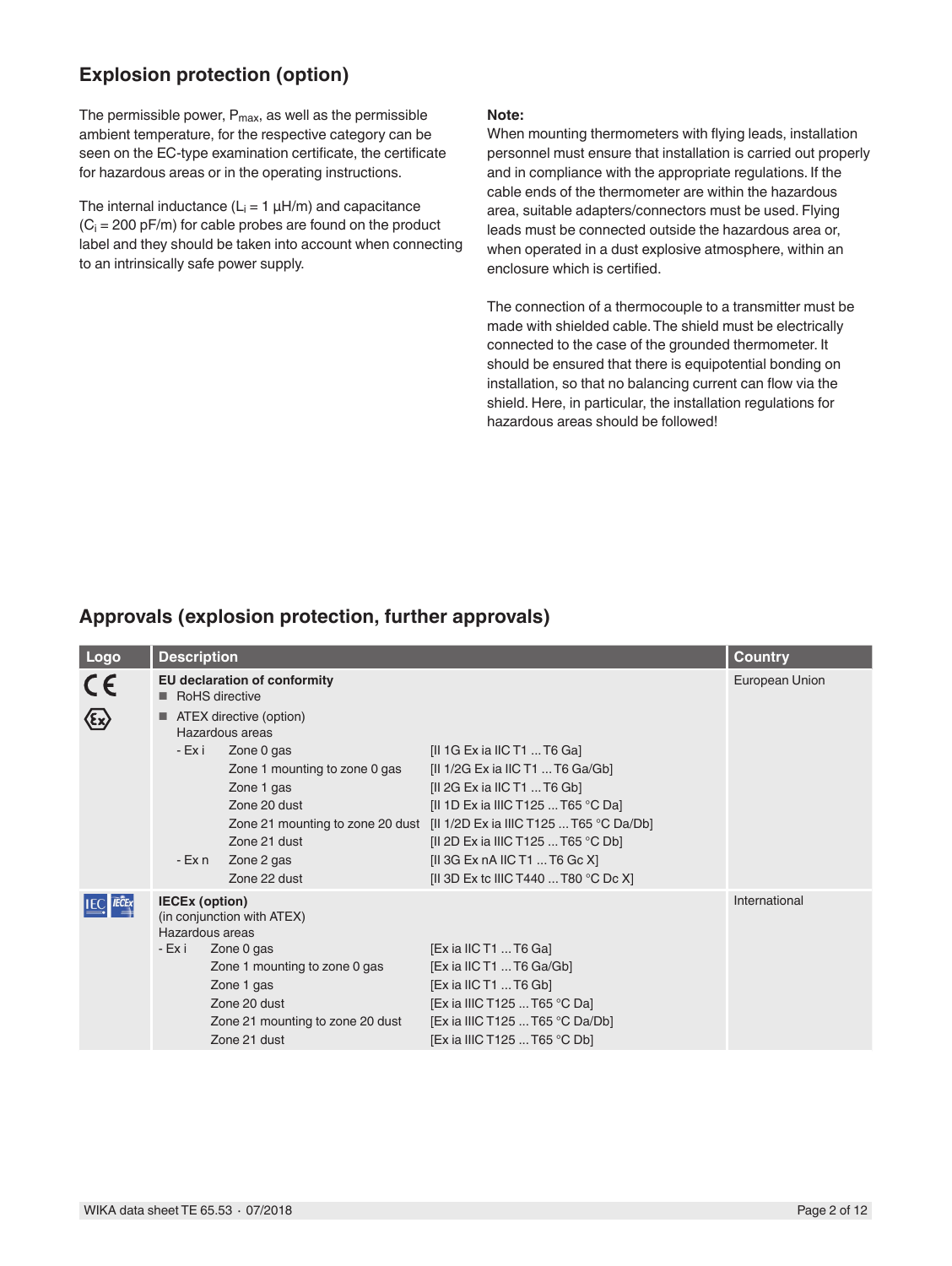| Logo           | <b>Description</b>                                                                                                                                                                                                                                                                                                                                                     | <b>Country</b>    |                   |
|----------------|------------------------------------------------------------------------------------------------------------------------------------------------------------------------------------------------------------------------------------------------------------------------------------------------------------------------------------------------------------------------|-------------------|-------------------|
| <b>EALEx</b>   | <b>EAC</b> (option)<br>Hazardous areas<br>- Ex i<br>[0 Ex ia IIC T3/T4/T5/T6]<br>Zone 0 gas<br>[1 Ex ib IIC T3/T4/T5/T6]<br>Zone 1 gas<br>Zone 20 dust<br>[DIP A20 Ta 65 °C/Ta 95 °C/Ta 125 °C]<br>Zone 21 dust<br>[DIP A21 Ta 65 °C/Ta 95 °C/Ta 125 °C]<br>[Ex nA IIC T6  T1]<br>- Ex n<br>Zone 2 gas<br>Zone 22 dust<br>[DIP A22 Ta 80  440 °C]                      | Community         | Eurasian Economic |
|                | <b>INMETRO</b> (option)<br>Hazardous areas<br>- Ex i<br>Zone 0 gas<br>[Ex ia IIC T3  T6 Ga]<br>[Ex ib IIC T3  T6 Ga/Gb]<br>Zone 1 mounting to zone 0 gas<br>[Ex ib IIC T3  T6 Gb]<br>Zone 1 gas<br>Zone 20 dust<br>[Ex ia IIIC T125  T65 °C Da]<br>[Ex ib IIIC T125  T65 °C Da/Db]<br>Zone 21 mounting to zone 20 dust<br>[Ex ib IIIC T125  T65 °C Db]<br>Zone 21 dust | <b>Brazil</b>     |                   |
|                | <b>NEPSI</b> (option)<br>Hazardous areas<br>- Ex i<br>[Ex ia IIC T3 $\sim$ T6]<br>Zone 0 gas<br>[Ex ia/ib IIC T3 $\sim$ T6]<br>Zone 1 mounting to zone 0 gas<br>Zone 1 gas<br>[Ex ib IIC T3 $\sim$ T6]                                                                                                                                                                 | China             |                   |
| $\mathbb{Z}^2$ | <b>KCs - KOSHA (option)</b><br>Hazardous areas<br>- Ex i<br>Zone 0 gas<br>[Ex ia IIC T4  T6]<br>[Ex ib IIC T4  T6]<br>Zone 1 gas                                                                                                                                                                                                                                       | South Korea       |                   |
|                | PESO (option)<br>Hazardous areas<br>- Ex i<br>[Ex ia IIC T1  T6 Ga]<br>Zone 0 gas<br>[Ex ib IIC T3  T6 Ga/Gb]<br>Zone 1 mounting to zone 0 gas<br>[Ex ib IIC T3  T6 Gb]<br>Zone 1 gas                                                                                                                                                                                  | India             |                   |
| $\bf \omega$   | <b>DNOP - MakNII (option)</b><br>Hazardous areas<br>- Ex i<br>Zone 0 gas<br>[II 1G Ex ia IIC T3, T4, T5, T6 Ga]<br>[II 2G Ex ia IIC T3, T4, T5, T6 Gb]<br>Zone 1 gas<br>Zone 20 dust<br>[II 1D Ex ia IIIC T65, T95, T125 °C Da]<br>[II 2D Ex ib IIIC T125  T65 °C Db]<br>Zone 21 dust                                                                                  | Ukraine           |                   |
|                | <b>GOST</b> (option)<br>Metrology, measurement technology                                                                                                                                                                                                                                                                                                              | Russia            |                   |
| ၆              | KazInMetr (option)<br>Metrology, measurement technology                                                                                                                                                                                                                                                                                                                | Kazakhstan        |                   |
|                | <b>MTSCHS (option)</b><br>Permission for commissioning                                                                                                                                                                                                                                                                                                                 | Kazakhstan        |                   |
| G              | <b>BelGIM (option)</b><br>Metrology, measurement technology                                                                                                                                                                                                                                                                                                            | <b>Belarus</b>    |                   |
| $\bigcirc$     | <b>UkrSEPRO (option)</b><br>Metrology, measurement technology                                                                                                                                                                                                                                                                                                          | Ukraine           |                   |
|                | <b>Uzstandard (option)</b><br>Metrology, measurement technology                                                                                                                                                                                                                                                                                                        | <b>Uzbekistan</b> |                   |

Instruments marked with "ia" may also be used in areas only requiring instruments marked with "ib" or "ic".

If an instrument with "ia" marking has been used in an area with requirements in accordance with "ib" or "ic", it can no longer be operated in areas with requirements in accordance with "ia" afterwards.

Approvals and certificates, see website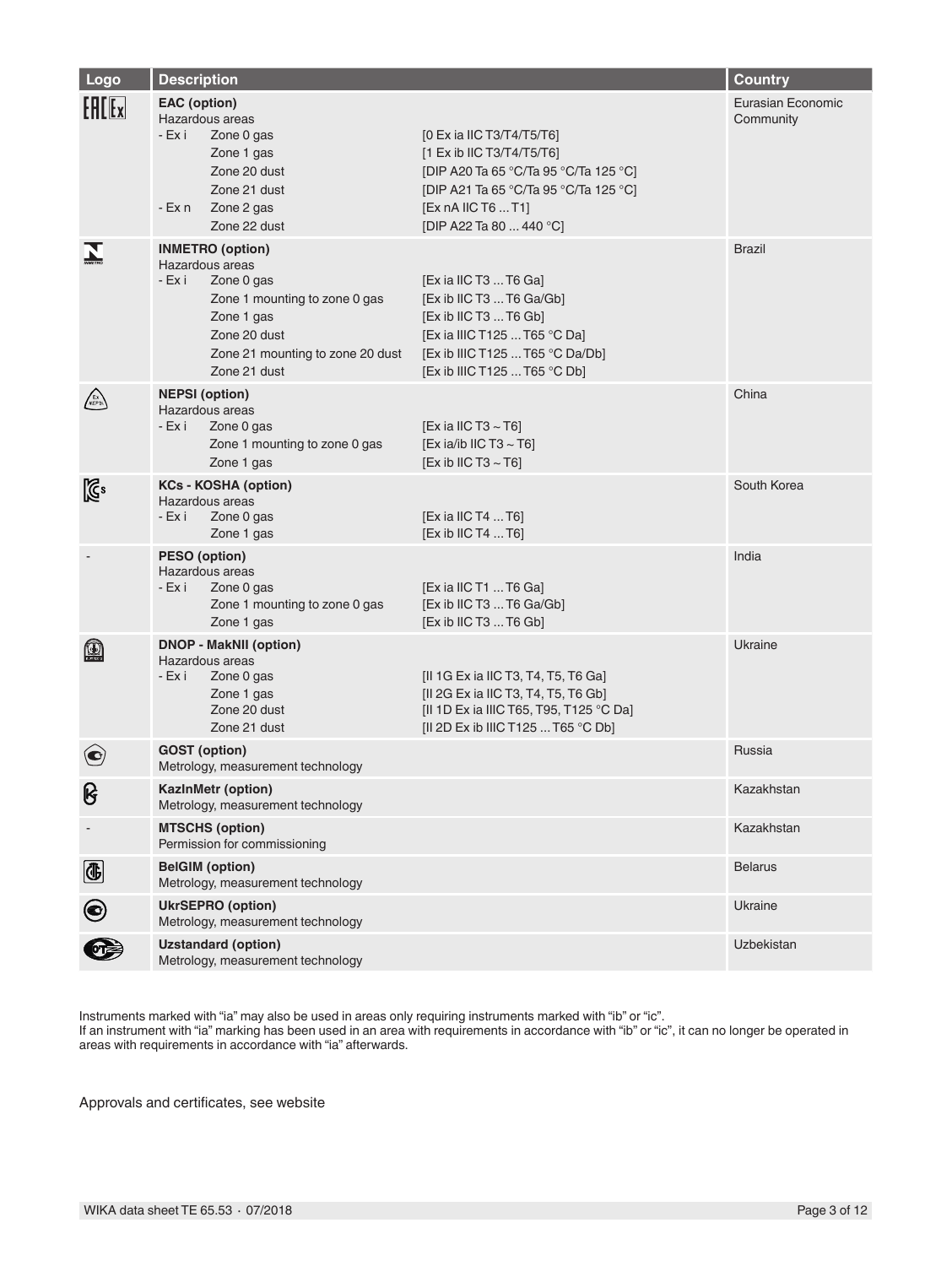### **Sensor**

#### **Thermocouple per IEC 60584-1 or ASTM E230** Types K, J, E, N, T (single or dual thermocouple)

#### **Sensor types**

| <b>Type</b> | Operating temperatures of the thermocouple |                |                  |                |
|-------------|--------------------------------------------|----------------|------------------|----------------|
|             | IEC 60584-1                                |                | <b>ASTM E230</b> |                |
|             | <b>Class 2</b>                             | <b>Class 1</b> | <b>Standard</b>  | <b>Special</b> |
| K           | $-40+1,200$ °C                             | $-40+1,000$ °C | 01,260 °C        |                |
|             | $-40+750$ °C                               | $-40+750$ °C   | 0760 °C          |                |
| Е           | $-40+900$ °C                               | $-40+800$ °C   | 0870 °C          |                |
| N           | $-40+1,200$ °C                             | $-40+1,000$ °C | 01,260 °C        |                |
|             | $-40+350$ °C                               |                | 0370 °C          |                |

The table shows the temperature ranges listed in the respective standards, in which the tolerance values (class accuracies) are valid.

The actual application range of these thermometers is limited by the permissible maximum ambient temperature for the cable insulation. For applications of temperatures above 400 °C we recommend sheathed thermocouples.

Listed models are available both as single or dual thermocouples. The thermocouple will be delivered with an ungrounded measuring point, unless explicitly specified otherwise.

For detailed specifications for thermocouples, see IEC 60584-1 or ASTM E230 and Technical information IN 00.23 at www.wika.com.

#### **Tolerance value**

For the tolerance value of thermocouples, a cold junction temperature of 0 °C has been taken as the basis.

### **Probe**

Design: Rigid tube Material: Stainless steel Diameter: 6 mm or 8 mm Length: 10 mm other versions on request

For temperature measurement in a solid body, the diameter of the bore into which the sensor should be inserted must be no more than 1 mm larger than the sensor diameter.

### **Maximum working temperatures**

The maximum working temperature for these thermometers is limited by different parameters.

If the temperature to be measured inside the sensor measuring range is higher than the permissible temperature at the connection cable, the connector or the transition point, the metallic part of the sensor (mineral-insulated cable) must be long enough to place the critical components outside of the hot zone. The lowest of the maximum working temperatures of process connection, connection line, cable transition or connector must be observed here.

#### ■ **Sensor (thermocouple)**

The temperature ranges indicated on page 4 refer to the operating range of the thermocouple. These measuring ranges depend on the selected thermocouple and the selected accuracy class.

Operation outside the measuring range defined for the given thermocouple type and class can result in a damage to the thermocouple.

#### ■ **Connection cable and single wires**

At any point on the connection cable, the maximum temperature that may be attained is that for which the connection cable is specified. The sensor itself (see page 5) can potentially withstand higher temperatures.

For the common connection lines the following maximum operating temperatures apply:

| <b>PVC</b>  | $-20+100$ °C            |
|-------------|-------------------------|
| Silicone    | $-50+200$ °C            |
| <b>PTFE</b> | $-50+250$ °C            |
|             | Fibreglass -50  +400 °C |

Since, in the tubular design variant, an isolated cable is also fitted within the metal probe, the operating limits of the connection cable apply.

#### ■ **Transition from the metal part of the thermometer to the connection cable**

The temperature at the transition is further limited by the use of a potted sealing compound. Temperature range of the potting compound: -40 ... +150 °C Option: 250 °C

(other variants on request)

Temperature range of the special low-temperature version:  $-60$  ...  $+120$  °C<sup>1)</sup>

1) only available with selected approvals

#### ■ **Connector (option)**

With the option of a coupler connector fitted the maximum permissible temperature range is:

Lemosa: -55 ... +250 °C Binder: -40 ... +85 °C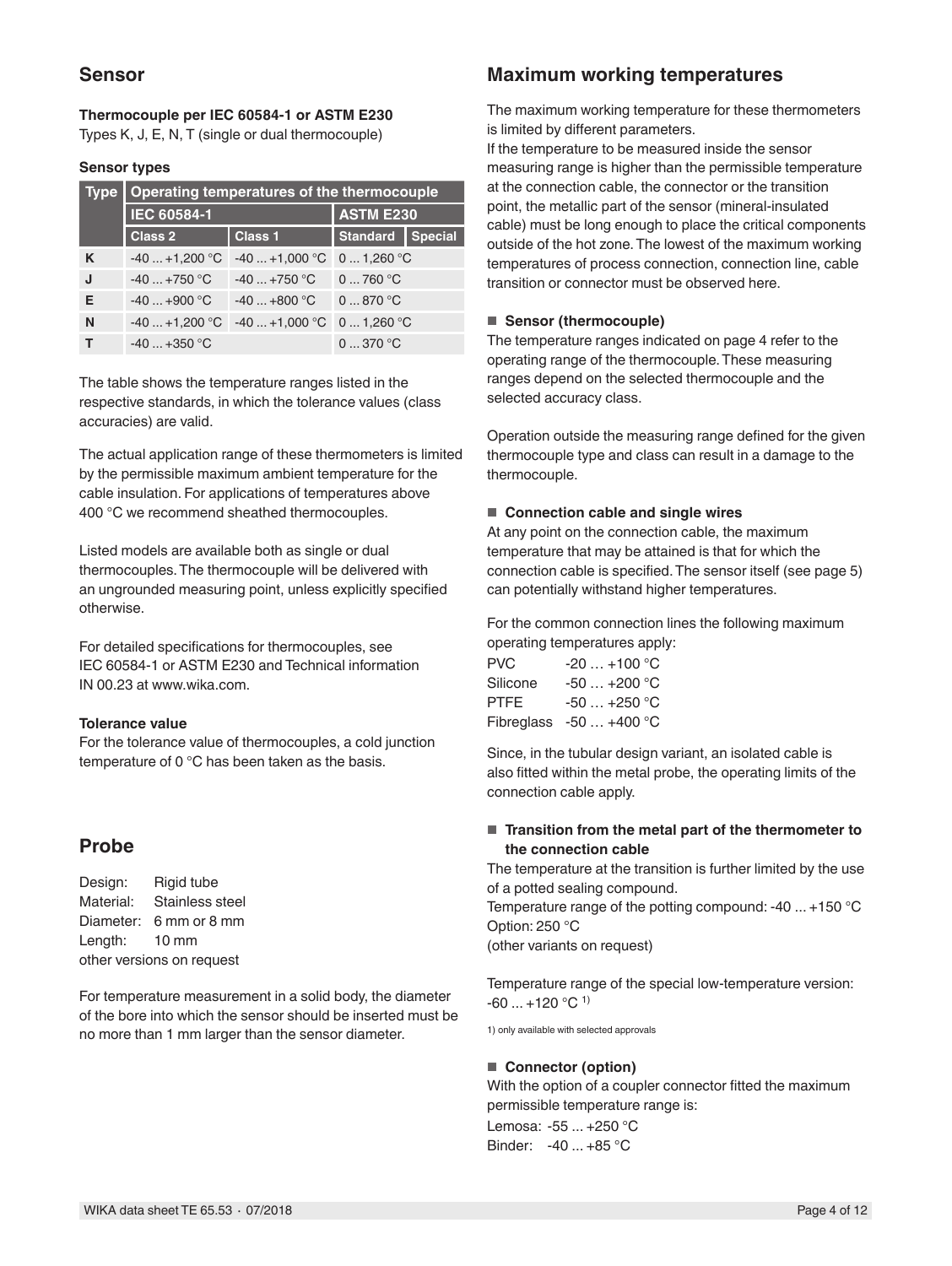## **Transition**

The junction between the metal part of the probe and the connecting cable or wire is either rolled or potted, depending on the design. This area should not be immersed within the process and must not be bent. Compression fittings should not be attached to the transition. The type and dimensions of the transition depend largely on the combination between input leads and metal probe and the sealing requirements.

The dimension T describes the length of the transition.

| <b>Criterion</b>                                      | <b>Dimensions</b><br>T in mm | Ø transition<br>in mm |
|-------------------------------------------------------|------------------------------|-----------------------|
| Probe $\varnothing$ = transition sleeve $\varnothing$ | n/a                          | Identical to<br>probe |
| Ø6mm<br>with crimped transition sleeve                | 45                           | 7                     |
| Ø6mm<br>with crimped transition sleeve <sup>2)</sup>  | 45                           | 8                     |
| $Ø_8$ mm<br>with crimped transition sleeve            | 45                           | 10                    |

2) With a large number of wires (e. g. 2 x 3-wire and shielding)

### **IP ingress protection**

Bayonet thermocouples can be delivered with up to IP65 (dependent on cable sheath material and number of wires). With a special design, IP67 is also possible on request.

Connection leads with a glass-fibre sheath cannot be combined with an explosion-proof version.

### **Cable**

| Wire material:                                  | Compensating cable depending on type<br>of sensor (stranded wire) |
|-------------------------------------------------|-------------------------------------------------------------------|
| Wire cross-section: approx. $0.22 \text{ mm}^2$ |                                                                   |
| Number of wires:                                | According to the number of sensors                                |
| Abschirmung:                                    | Optional                                                          |
| Wire ends:                                      | <b>Blank</b>                                                      |

### **Connecting cable**

There are various insulating materials available to match different environmental conditions. The free ends of the cable are made up ready for connection, or can be fitted with connectors or sockets as optional extras.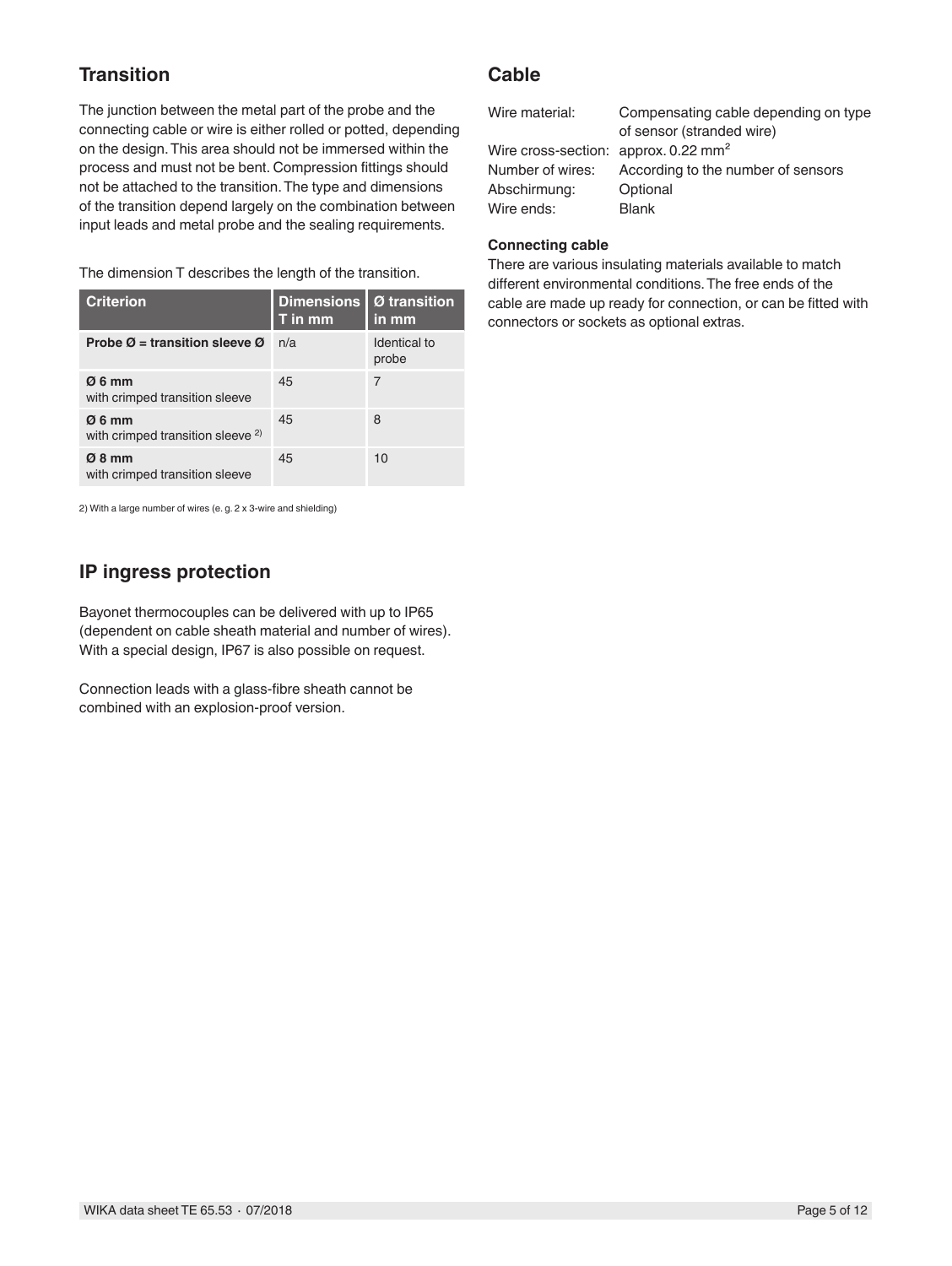### **Process connection**

Bayonet cap on the probe, with matching threaded nipple for screw-fitting to a solid body (process).



| Probe Ø | <b>Process</b>    | <b>NS</b> | <b>Nipple bore</b> | Spring Ø       | <b>Flats</b> | <b>Thread length</b> | Order no. |
|---------|-------------------|-----------|--------------------|----------------|--------------|----------------------|-----------|
| Ød      | connection        |           | Ø NB               | ØFD            | <b>SW</b>    |                      |           |
| 6       | $M10 \times 1$    | 12        | 6,4                | 6              | 14           | 10                   | 3120914   |
|         | $M14 \times 1.5$  | 14        | 8,4                | 6              | 17           | 10                   | 3366788   |
|         | $G\frac{1}{4}B$   | 14        | 8,4                | 6              | 17           | 10                   | 3118927   |
|         | $G \frac{3}{8} B$ | 14        | 8,4                | 6              | 17           | 11                   | 3118901   |
| 8       | $M14 \times 1.5$  | 14        | 8,4                | $\overline{7}$ | 17           | 10                   | 3366788   |
|         | $G\frac{1}{4}B$   | 14        | 8,4                | $\overline{7}$ | 17           | 10                   | 3118927   |
|         | $G \frac{3}{8} B$ | 14        | 8,4                | 7              | 17           | 11                   | 3118901   |

Material: Brass, nickel-plated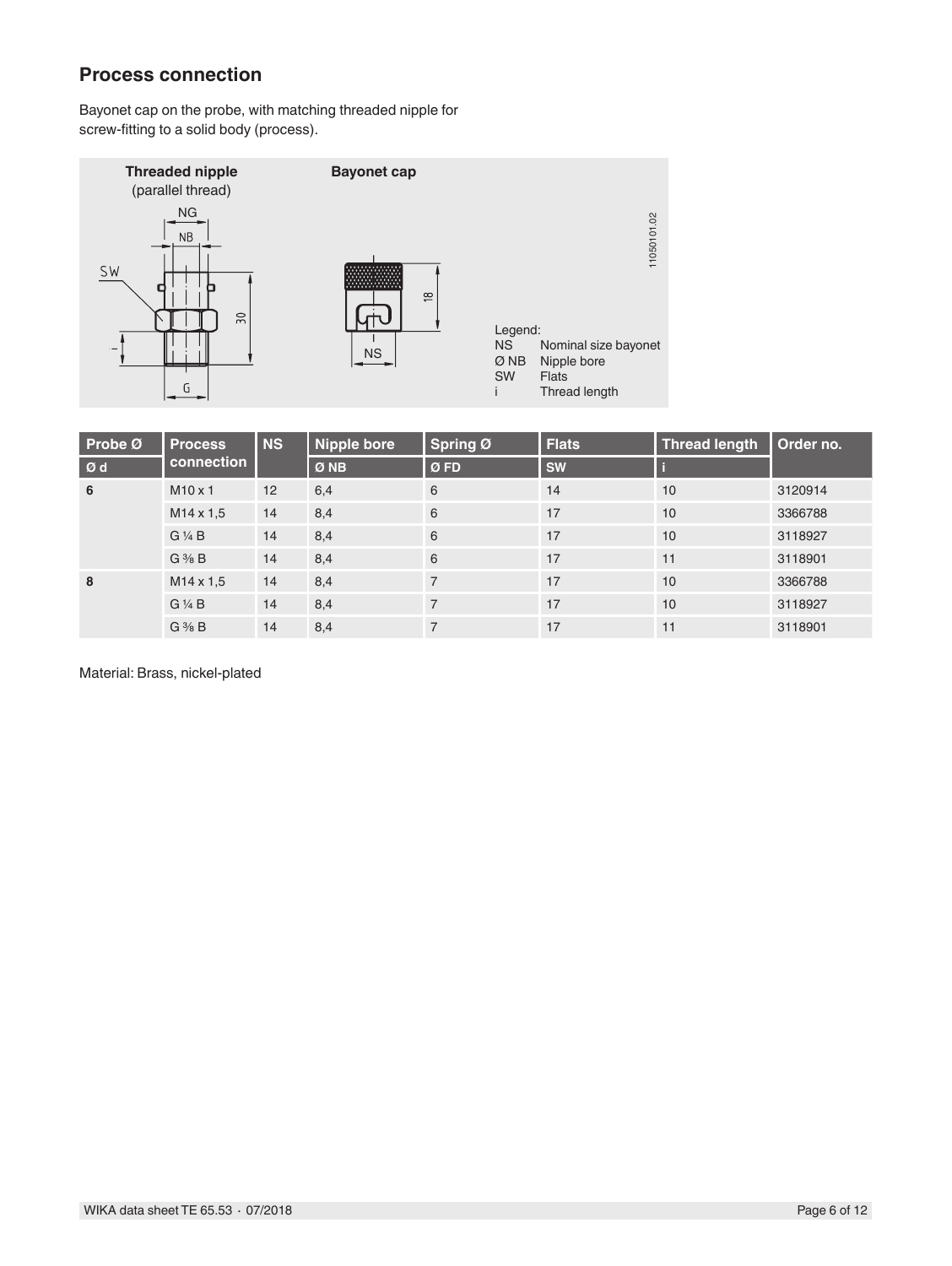### **Dimensions in mm**

#### **Bayonet cap fixed to the end of the spring (sheathed cable design)**



Legend:<br>Ø d  $\overrightarrow{Q}$  d Probe diameter<br>L Probe length L Probe length<br>W Cable length W Cable length Ø FD Spring diameter A Insertion length<br>X Probe extension X Probe extension<br>T Transition sleeve T Transition sleeve<br>SD Spring length Spring length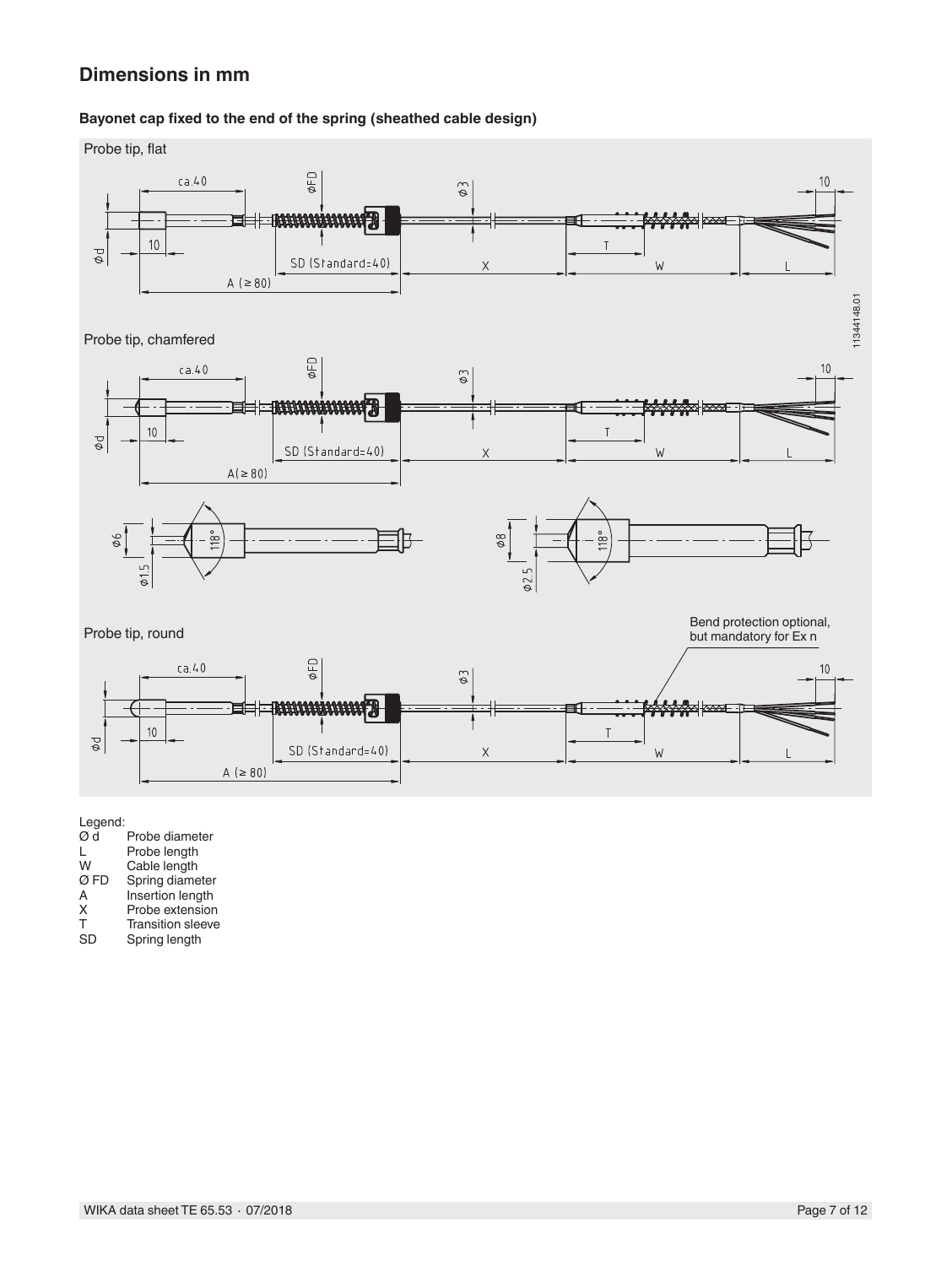#### **Bayonet cap adjustable on the spring (sheathed cable design)**



Legend:

| Ød   | Probe diameter                      |
|------|-------------------------------------|
| L    | Probe length                        |
| W    | Cable length                        |
| Ø FD | Spring diameter                     |
| A    | Insertion length                    |
| х    | Probe extension                     |
| ᠇    | منتجاه والمستخلفة والمتحدد والتناقص |

T Transition sleeve<br>SD Spring length Spring length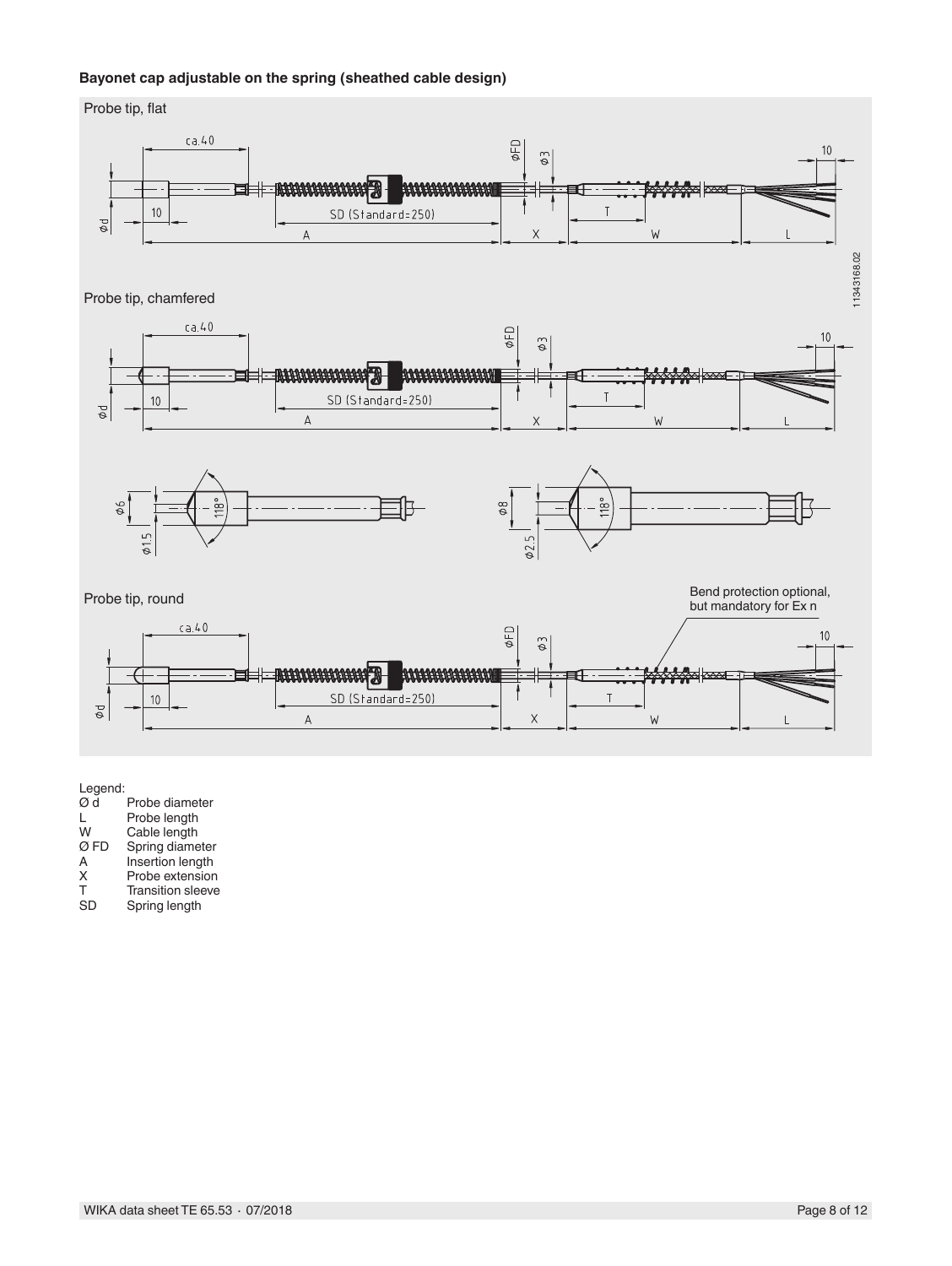#### **Bayonet cap adjustable on the spring (cable through to the probe tip)**



Legend:

| Ød   | Probe diameter           |
|------|--------------------------|
| L    | Probe length             |
| W    | Cable length             |
| Ø FD | Spring diameter          |
| A    | Insertion length         |
| X    | Probe extension          |
| т    | <b>Transition sleeve</b> |
| SD   | Spring length            |
|      |                          |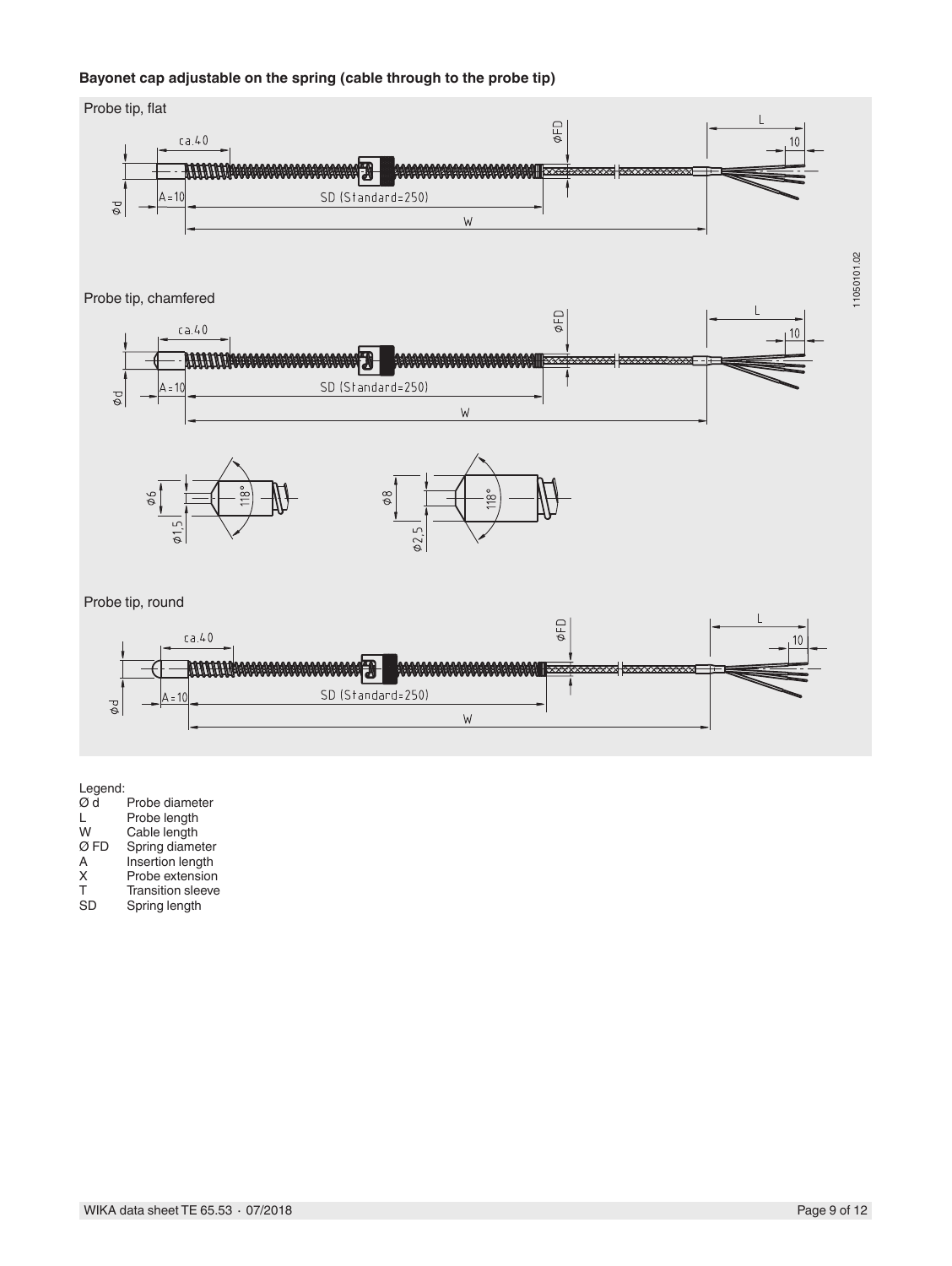# **Connector (option)**

Bayonet thermocouples can be supplied with connectors fitted. The following options are available:



- **Lemosa connector size 1 S** (male)
- **Lemosa connector size 2 S** (male)



- **Standard thermo connector 2-pin** (male)
- **Miniature thermo connector 2-pin** (male)



■ **Screw-in-connector, Binder** (male) ■ **Borew-in-connector, Binder** (female)



- **Lemosa coupling size 1 S** (female)
- **Lemosa coupling size 2 S** (female)



- **Standard thermo connector 2-pin** (female)
- **Miniature thermo connector 2-pin** (female)



#### ■ **Spade lugs**

(not suitable for versions with bare connecting wires)



Other connector variants (sizes) on request.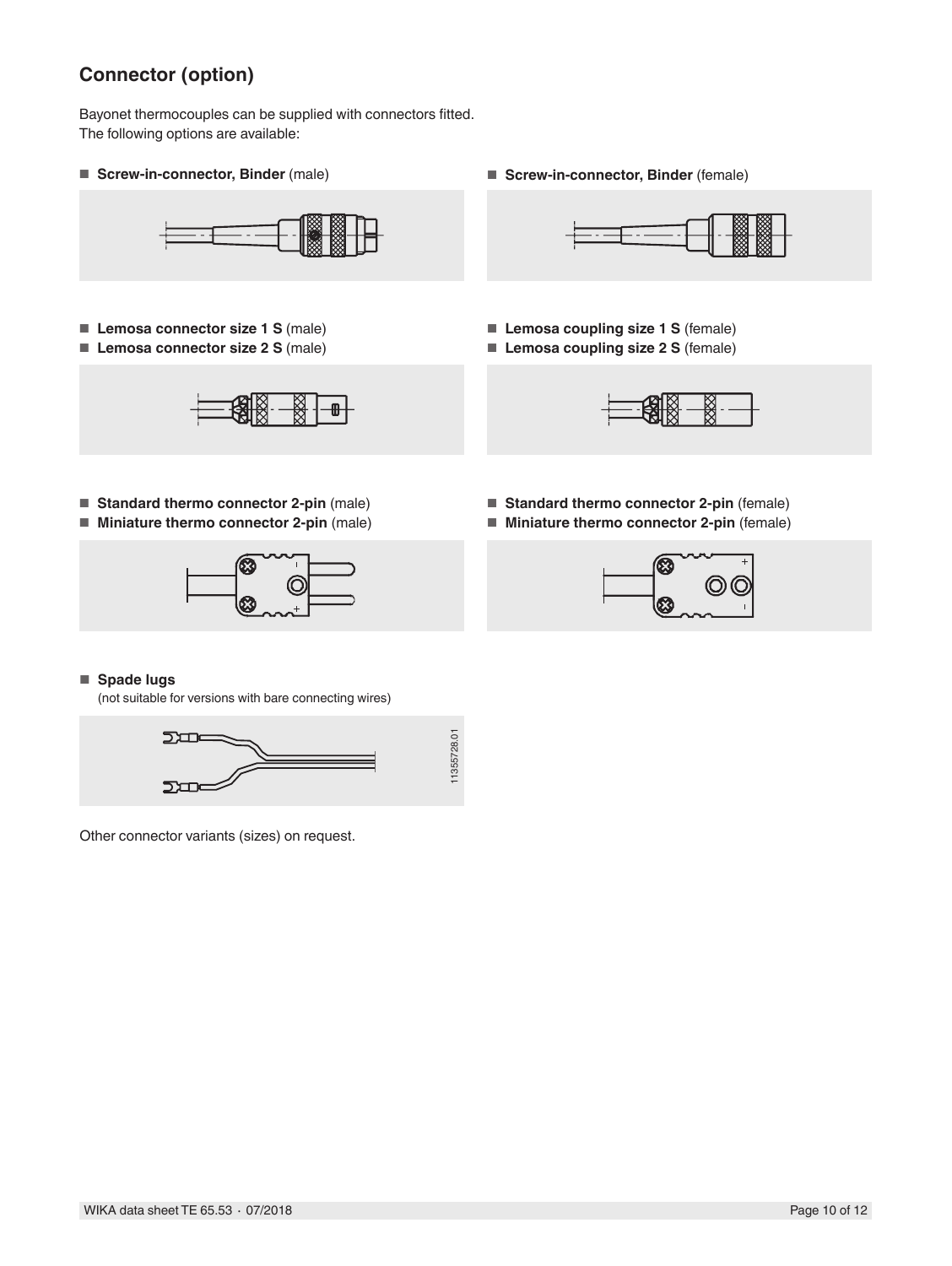### **Electrical connection**



| <b>Sensor type</b> | <b>Standard</b>  | <b>Positive</b> | <b>Negative</b> |
|--------------------|------------------|-----------------|-----------------|
| K                  | <b>IEC 60584</b> | Green           | White           |
| IJ                 | <b>IEC 60584</b> | <b>Black</b>    | White           |
| Е                  | IEC 60584        | Violet          | White           |
| т                  | <b>IEC 60584</b> | <b>Brown</b>    | White           |
| N                  | <b>IEC 60584</b> | Pink            | White           |

For further information on colour codes see Technical information IN 00.23 at www.wika.com.